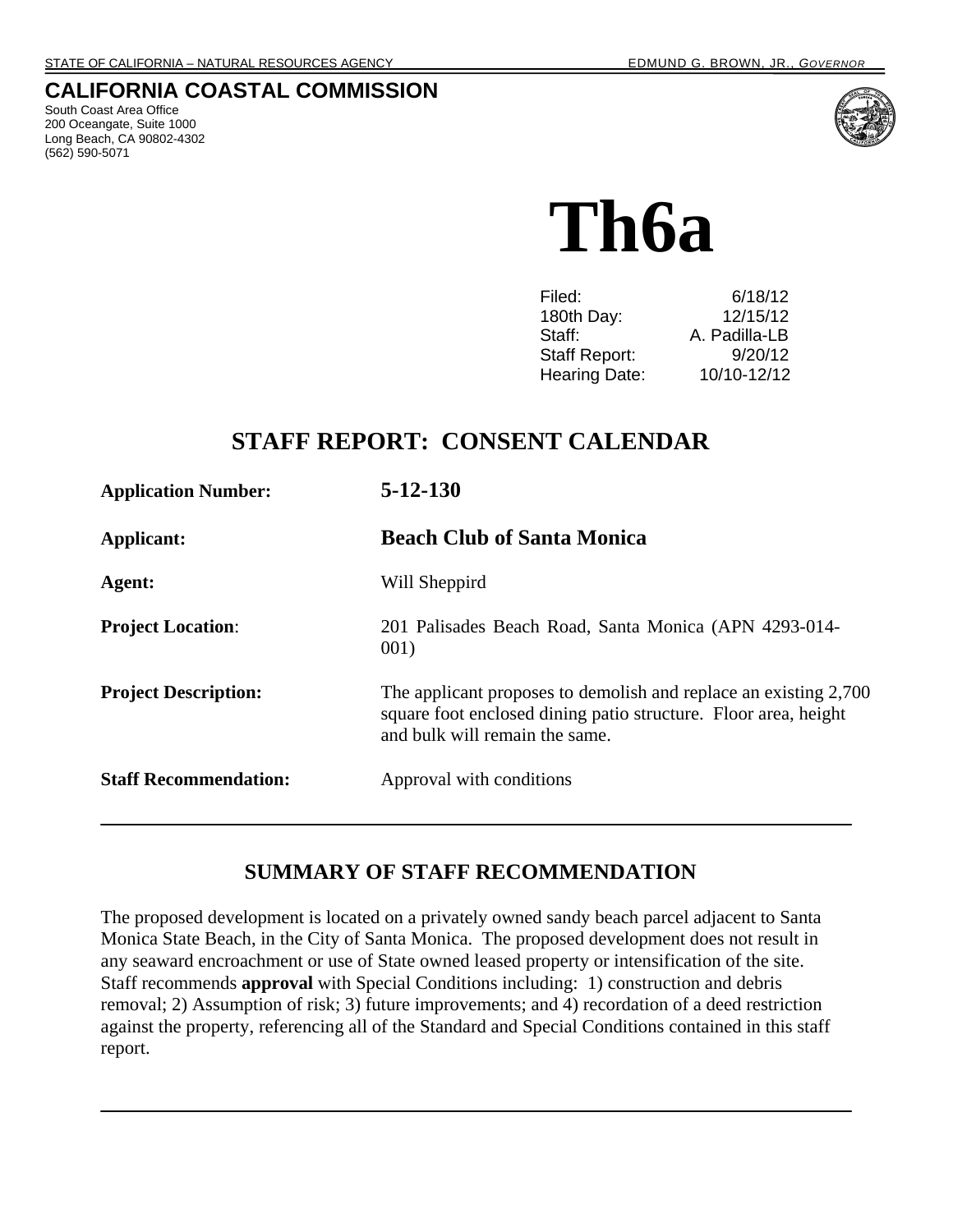# **TABLE OF CONTENTS**

| F. CALIFORNIA ENVIRONMENTAL QUALITY ACT (CEQA) 7 |  |
|--------------------------------------------------|--|

### **EXHIBITS**

Exhibit 1-- Project Vicinity Map Exhibit 2—Aerial Exhibit 3—Parcel Map Exhibit 4-- Site Plan Exhibit 5-- Floor Plan Exhibit 6-- Patio Elevations Exhibit 7—Club Elevations Exhibit 8—Rendering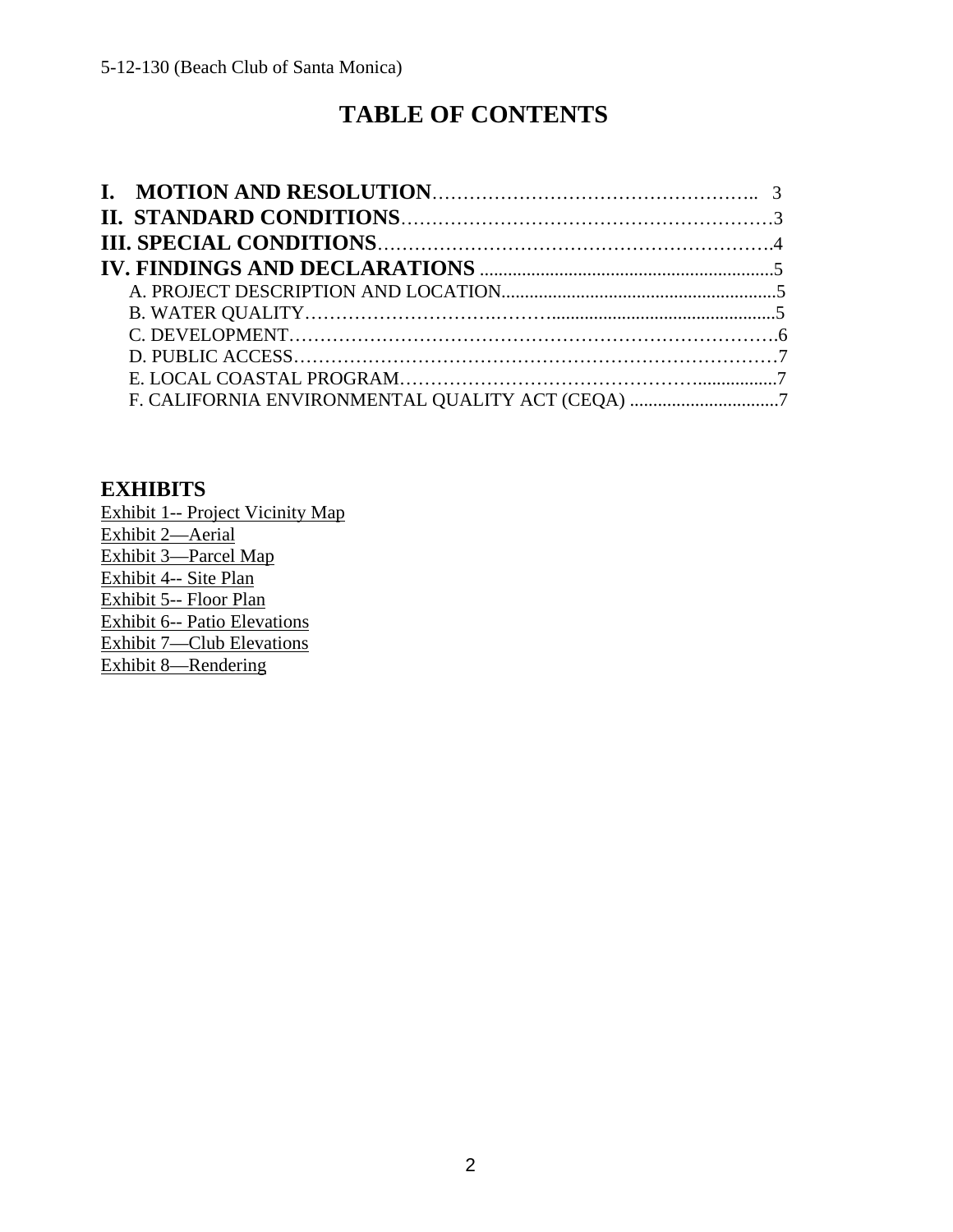# **I. MOTION AND RESOLUTION:**

#### **Motion**:

 *I move that the Commission approve coastal development permit applications included on the consent calendar in accordance with the staff recommendations.* 

Staff recommends a **YES** vote. Passage of this motion will result in approval of all permits included on the consent calendar. An affirmative vote of a majority of the Commissioners present is needed to pass the motion.

#### **RESOLUTION:**

*The Commission hereby approves a permit, subject to the conditions below, for the proposed development and adopts the findings set forth below on grounds that the development as conditioned will be in conformity with the provisions of Chapter 3 of the California Coastal Act and will not prejudice the ability of the local government having jurisdiction over the area to prepare a local coastal program conforming to the provisions of Chapter 3. Approval of the permit complies with the California Environmental Quality Act because either 1) feasible mitigation measures and/ or alternatives have been incorporated to substantially lessen any significant adverse effects of the development on the environment, or 2) there are no further feasible mitigation measures or alternative that would substantially lessen any significant adverse impacts of the development on the environment*.

# **II. STANDARD CONDITIONS:**

This permit is granted subject to the following standard conditions:

- 1. **Notice of Receipt and Acknowledgment**. The permit is not valid and development shall not commence until a copy of the permit, signed by the permittee or authorized agent, acknowledging receipt of the permit and acceptance of the terms and conditions, is returned to the Commission office.
- 2. **Expiration**. If development has not commenced, the permit will expire two years from the date on which the Commission voted on the application. Development shall be pursued in a diligent manner and completed in a reasonable period of time. Application for extension of the permit must be made prior to the expiration date.
- 3. **Interpretation.** Any questions of intent or interpretation of any condition will be resolved by the Executive Director or the Commission.
- 4. **Assignment**. The permit may be assigned to any qualified person, provided assignee files with the Commission an affidavit accepting all terms and conditions of the permit.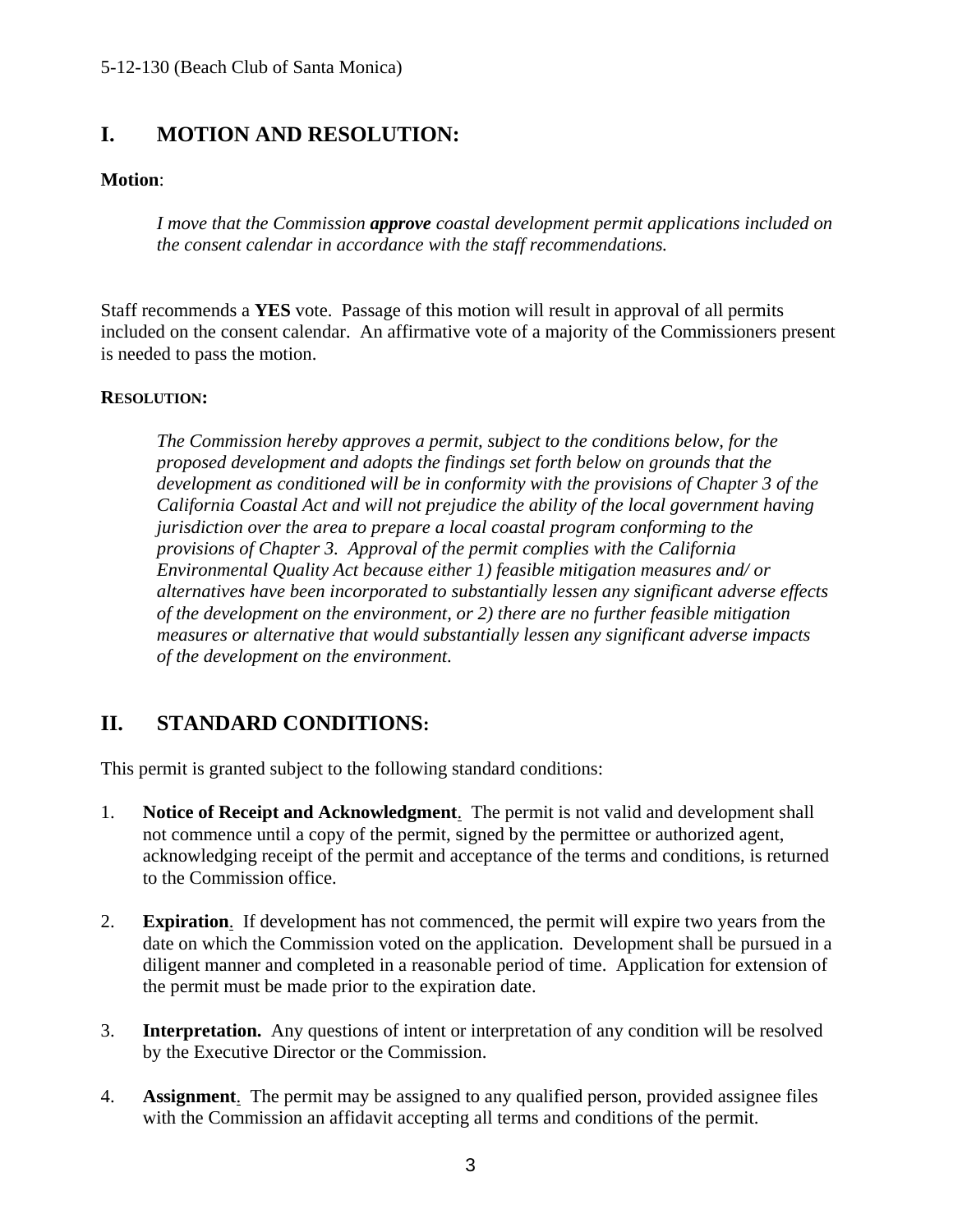5. **Terms and Conditions Run with the Land**. These terms and conditions shall be perpetual, and it is the intention of the Commission and the permittee to bind all future owners and possessors of the subject property to the terms and conditions.

# **III. SPECIAL CONDITIONS**

**1. Construction Responsibilities and Debris Removal.** Applicant shall not allow discharge of silt or debris into coastal waters as a result of this project. By acceptance of this permit, the applicant agrees that the permitted development shall be conducted in a manner that protects water quality pursuant to the implementation of the following BMPs.

- A. No construction materials, equipment, debris, or waste will be placed or stored where it may be subject to wave, wind, or rain erosion and dispersion.
- B. Staging and storage of construction machinery and storage of debris shall not take place on the beach.
- C. Any and all debris resulting from construction activities shall be removed from the beach area on a daily basis and disposed of at an appropriate location.
- D. Machinery or construction materials are prohibited at all times in the subtidal or intertidal zones.
- E. Erosion control/sedimentation Best Management Practices (BMP's) shall be used to control sedimentation impacts to coastal waters during project staging, demolition and construction. BMPs shall include a pre-construction meeting to review procedural and BMP guidelines.
- F. The applicant shall dispose of all demolition and construction debris resulting from the proposed project at an appropriate location outside the coastal zone. If the disposal site is located within the coastal zone, a coastal development permit or an amendment to this permit shall be required before disposal can take place.
- G. At the end of the construction period, the permittee shall inspect the project area and ensure that no debris, trash or construction material has been left on the beach or in the water, and that the project has not created any hazard to navigation.
- **2. Assumption of Risk, Waiver of Liability and Indemnity.** By acceptance of this permit, the applicant acknowledges and agrees (i) that the site may be subject to hazards from waves, storm waves or flooding; (ii) to assume the risks to the applicant and the property that is the subject of this permit of injury and damage from such hazards in connection with this permitted development; (iii) to unconditionally waive any claim of damage or liability against the Commission, its officers, agents, and employees for injury or damage from such hazards; and (iv) to indemnify and hold harmless the Commission, its officers, agents, and employees with respect to the Commission's approval of the project against any and all liability, claims, demands, damages, costs (including costs and fees incurred in defense of such claims), expenses, and amounts paid in settlement arising from any injury or damage due to such hazards.
- **3. No Future Improvements Restriction.** This permit is only for the development described in coastal development permit No. **5-12-130**. Except as provided in Public Resources Code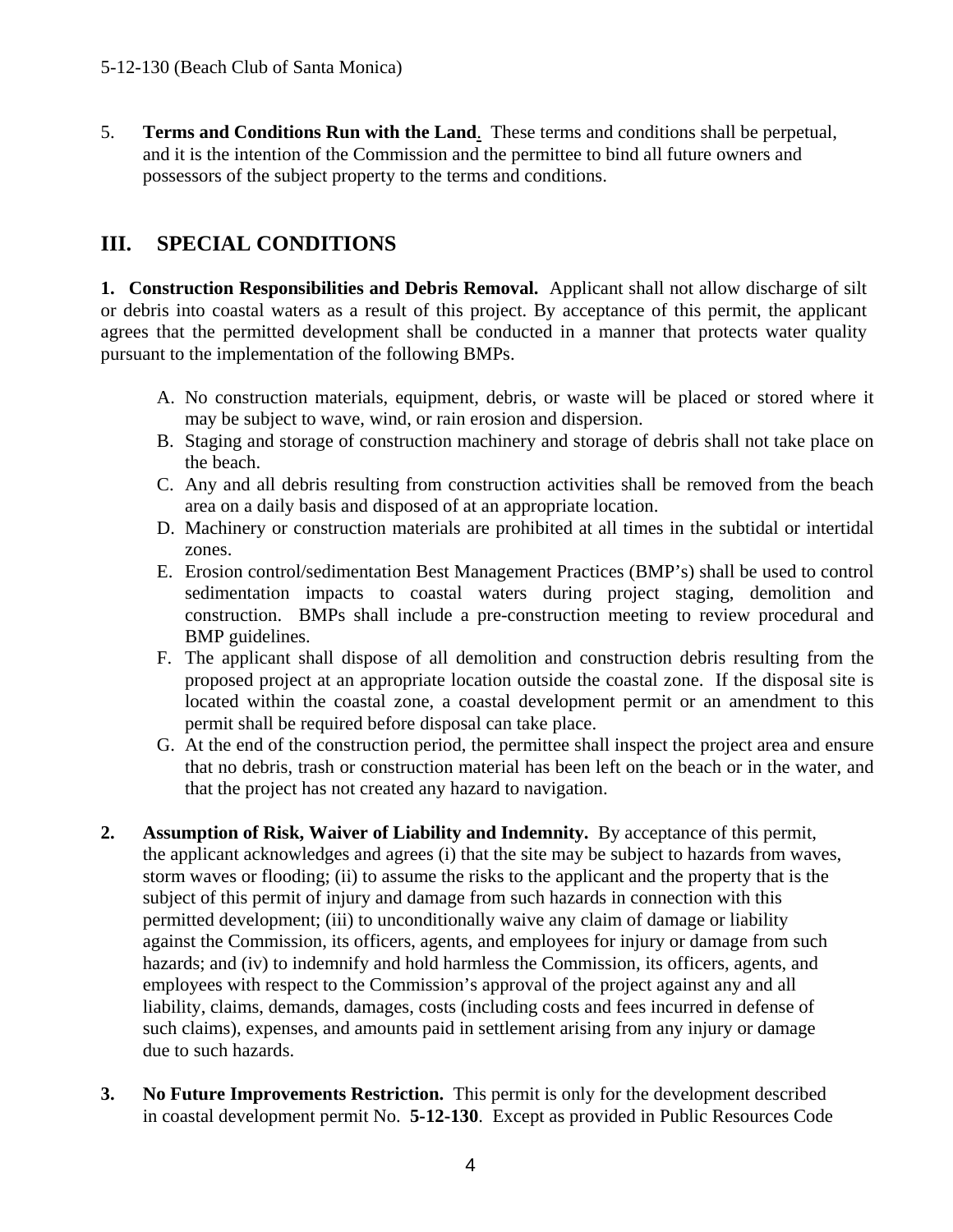#### 5-12-130 (Beach Club of Santa Monica)

section 30610 and applicable regulations, any future development as defined in PRC section 30106, including, but not limited to, a change in the density or intensity of use of land, shall require an amendment to Permit No. **5-12-130** from the California Coastal Commission or shall require an additional coastal development permit from the California Coastal Commission or from the applicable certified local government.

**4. Deed Restriction.** PRIOR TO ISSUANCE OF THE COASTAL DEVELOPMENT PERMIT, the applicant shall submit to the Executive Director for review and approval documentation demonstrating that the applicant has executed and recorded against the parcel(s) governed by this permit a deed restriction, in a form and content acceptable to the Executive Director: (1) indicating that, pursuant to this permit, the California Coastal Commission has authorized development on the subject property, subject to terms and conditions that restrict the use and enjoyment of that property; and (2) imposing the Special Conditions of this permit as covenants, conditions and restrictions on the use and enjoyment of the Property. The deed restriction shall include a legal description of the entire parcel or parcels governed by this permit. The deed restriction shall also indicate that, in the event of an extinguishment or termination of the deed restriction for any reason, the terms and conditions of this permit shall continue to restrict the use and enjoyment of the subject property so long as either this permit or the development it authorizes, or any part, modification, or amendment thereof, remains in existence on or with respect to the subject property.

# **IV. FINDINGS AND DECLARATIONS:**

### **A. PROJECT DESCRIPTION AND LOCATION**

The proposed project is located at 964 Palisades Beach Road (Pacific Coast Highway) between the first public road and the sea on a sandy oceanfront lot located adjacent to Santa Monica State Beach, in the City of Santa Monica (Exhibits 1  $\&$  2). The proposed project site is a 72,000 square foot privately owned parcel that is developed with an approximately 32,000 square foot, one and two story private beach club building. The Beach Club also owns other adjacent parcels and leases from the State two parcels that are adjacent to and seaward of the club's private property.

The applicant proposes to demolish and replace an existing 19 foot high, 2,700 square foot enclosed dining patio structure, and foundation, that is part of the main building. The floor area, height and bulk will remain the same. The patio structure abuts the main building on the western side and is located completely on private property. The replacement structure will also be constructed completely on private property and will not encroach onto the adjacent lease parcel. The applicant is replacing the existing building due to seismic concerns. The new building will be built to current codes .

The existing structure to be demolished and reconstructed is adjacent to and landward of the western property line (1921 mean high tide line). The 1921 mean high tide line was formally established as part of a settlement (lease agreements) between State Lands, City of Santa Monica and the various property owners, as the legal property line between public and private property in this location. Although the Commission was not a party to the lease agreements, the Commission has required that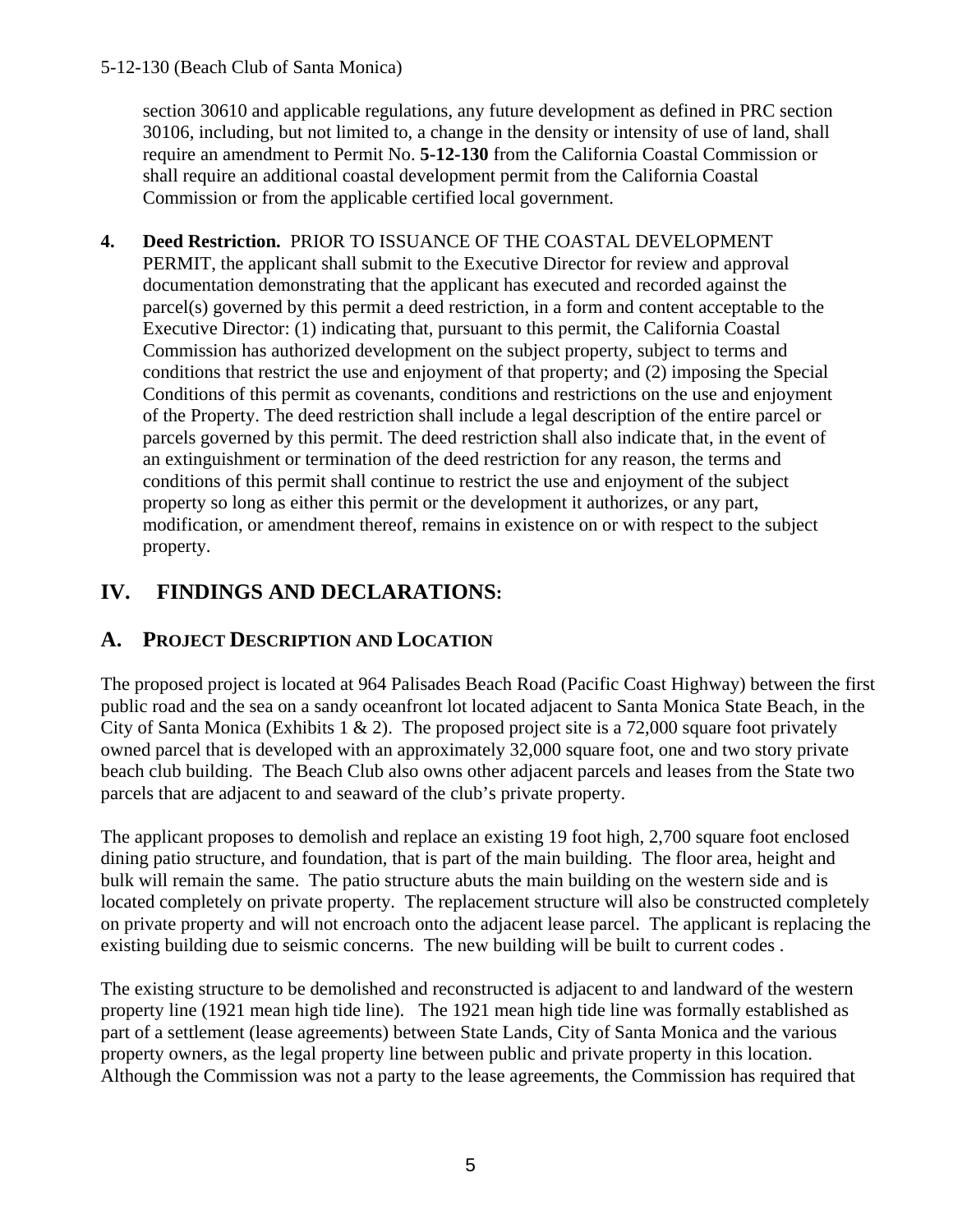#### 5-12-130 (Beach Club of Santa Monica)

no private, permanent improvements extend beyond the 1921 mean high tide line. In this particular case all proposed development is located landward of the 1921 mean high tide line.

In past permit actions for the area, the Commission has consistently limited the height of development to 50 feet for all structures in the north beach subarea. The City currently limits development to a maximum height of 40 feet, but also requires projects to conform to a view envelope to protect views from the Palisades Park bluffs. The view envelope is measured from a height of 30 feet at the beach setback line to a point 5 feet above the bluff. The height of the proposed addition is lower than the Commission's maximum height limit and conforms to the City's view envelope restriction. The proposed replacement structure, since it is located adjacent to the existing main building and on the western or seaward side of the main building, will not be visible from the roadway (Palisades Beach Road, and will not interfere with any coastal views currently available from the roadway. The proposed structure will be visible from the beach, as one looks landward, however, the structure will blend with the existing main building and will not increase the footprint of the existing building.

The North Beach area contains the City's northern sandy beach area, beach clubs, single-family and multi-family residential development. The subject lot is located in the northern portion of the City within a row of beach clubs, residential development, and public beach parking lots. The beach area in front of the property is a broad beach, over 500 feet in width. Although the Beach Club has a lease parcel that extends 129 feet seaward from their private property , the beach area available to the public is over 350 feet wide. A 20-foot wide bicycle path is located approximately 180 feet seaward of the western property line on the public sandy beach. Vertical public access to the public beach is available just north of the beach club from the adjacent State Beach parking lot and pathway that extends from the parking lot to the bicycle path; and a State Beach parking lot located approximately 225 feet to the south. The proposed project will not impact the public access routes or impact public recreation. Furthermore, shoreline protective devises can have an adverse impact on public access; however, no shoreline protective devise is being proposed, and due to the wide width of the beach, location of the Santa Monica breakwater, and Pier to the south, properties along the north beach area are generally protected from storm wave impacts and have not required shoreline protective devices.

# **B. WATER QUALITY**

The proposed development has a potential for a discharge of polluted runoff from the project site into coastal waters. The development, as proposed and as conditioned, incorporates design features to minimize the effect of construction and post construction activities on the marine environment. These design features include, but are not limited to, the appropriate management of equipment and construction materials and the use of post construction best management practices to minimize the project's adverse impact on coastal waters. Therefore, the Commission finds that the proposed development, as conditioned in **Special Condition No. 1**, conforms to Sections 30230 and 30231 of the Coastal Act regarding the protection of water quality to promote the biological productivity of coastal waters and to protect human health.

# **C. DEVELOPMENT**

The development is located within an existing developed area and is compatible with the character and scale of the surrounding area. However, the proposed project raises concerns that future development of the project site potentially may result in a development that is not consistent with the Chapter 3 policies of the Coastal Act. To assure that future development is consistent with the Chapter 3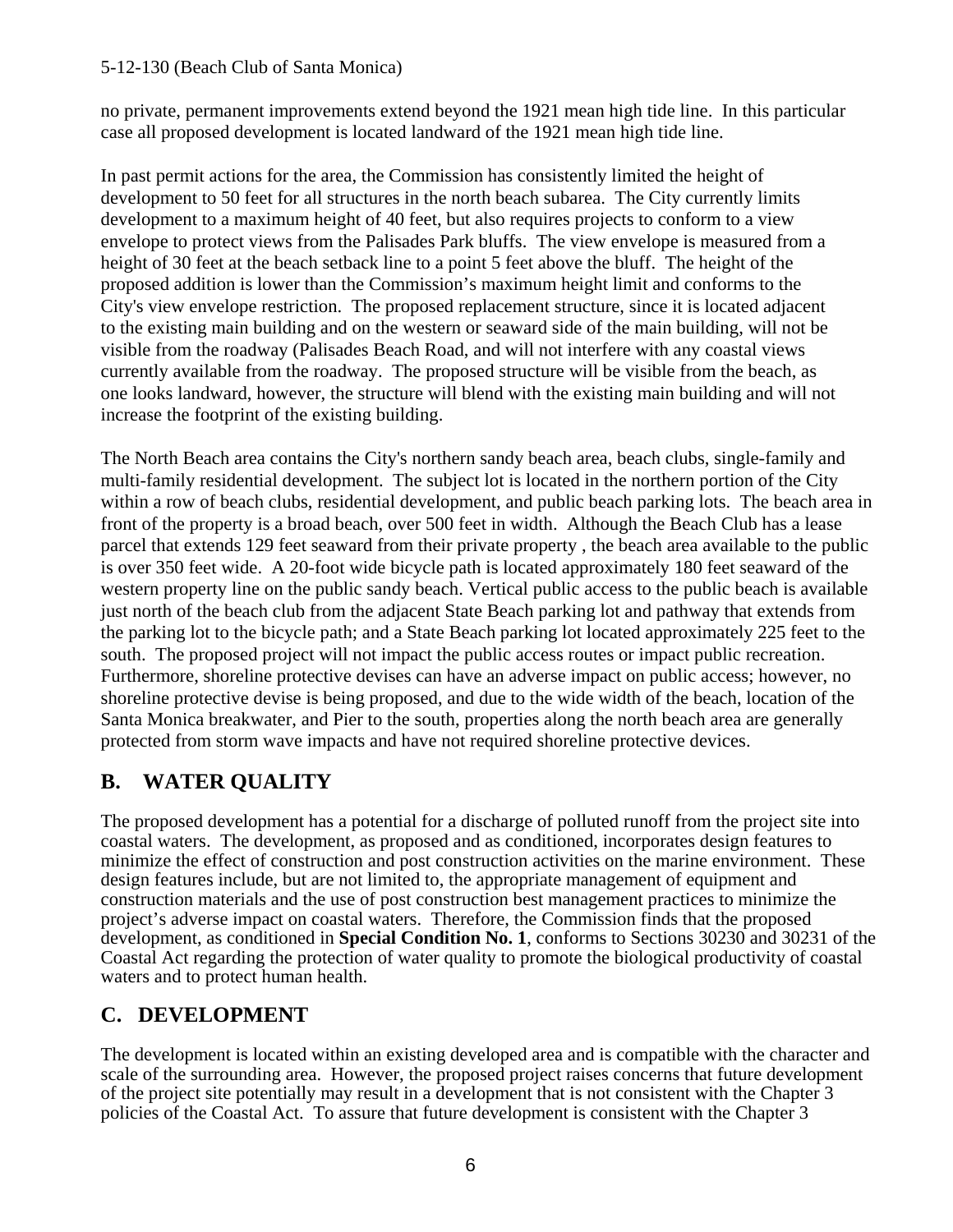policies of the Coastal Act, **Special Condition No. 2** requiring all future development as defined in PRC section 30106, including, but not limited to, a change in the density or intensity of use land, shall require an amendment must be imposed. **Special Condition No. 3** ensures that the applicant is aware of risks involved with development on or near the beach and that the applicant assumes the risks of injury and damage from such hazards in connection with this permitted development. **Special Condition No. 4** requires that the applicant record a deed restriction incorporating the permit and conditions of the permit. As conditioned, the development is in conformance with the Chapter 3 policies of the Coastal Act.

# **D. PUBLIC ACCESS**

As proposed the development will not affect the public's ability to gain access to, and/or to use the coast and nearby recreational facilities. Therefore, as proposed, the development conforms to Sections 30210 through 30214, Sections 30220 through 30224, and 30252 of the Coastal Act.

### **E. LOCAL COASTAL PROGRAM**

*(a) Prior to certification of the Local Coastal Program, a Coastal Development Permit shall be issued if the issuing agency, or the Commission on appeal, finds that the proposed development is in conformity with the provisions of Chapter 3 (commencing with Section 30200) of this division and that the permitted development will not prejudice the ability of the local government to prepare a Local Coastal Program that is in conformity with the provisions of Chapter 3.* 

In August 1992, the Commission certified, with suggested modifications, the land use plan portion of the City of Santa Monica's Local Coastal Program, excluding the area west of Ocean Avenue and Neilson way (Beach Overlay District), and the Santa Monica Pier. On September 15, 1992, the City of Santa Monica accepted the LUP with suggested modifications. The proposed project is located west of Ocean Avenue and is in the area excluded from the certified area of the Land Use Plan.

As conditioned the project will not adversely impact coastal resources and beach access. The Commission, therefore, finds that the proposed project will not be consistent with the Chapter 3 policies of the Coastal Act and will prejudice the ability of the City to prepare a Local Coastal Program implementation program consistent with the policies of Chapter 3 of the Coastal Act as required by Section 30604(a).

# **F. CALIFORNIA ENVIRONMENTAL QUALITY ACT**

Section 13096 of the Commission's administrative regulations requires Commission approval of Coastal Development Permit applications to be supported by a finding showing the application, as conditioned by any conditions of approval, to be consistent with any applicable requirements of the California Environmental Quality Act (CEQA). Section 21080.5(d)(2)(A) of CEQA prohibits a proposed development from being approved if there are feasible alternatives or feasible mitigation measures available which would substantially lessen any significant adverse effect which the activity may have on the environment.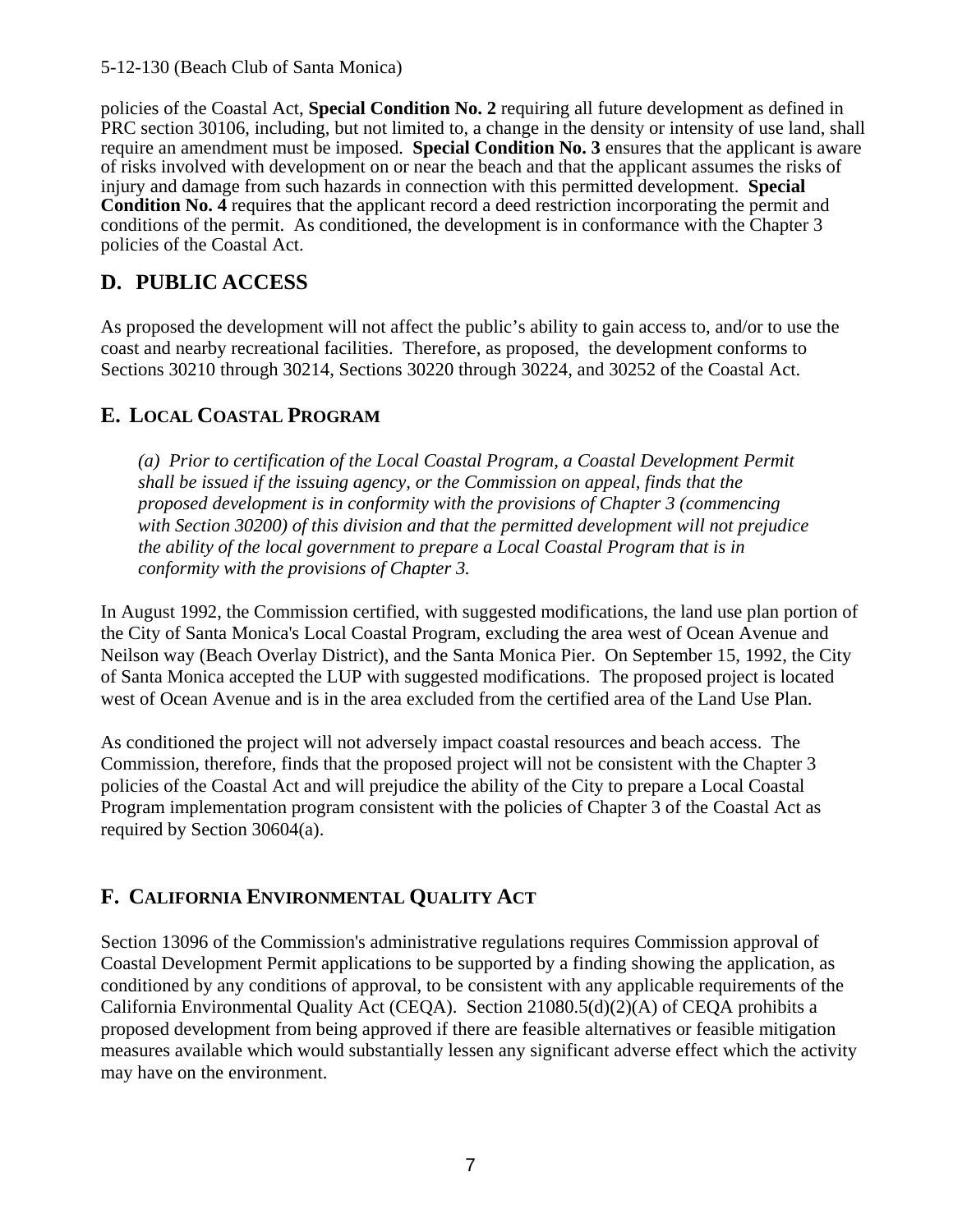#### 5-12-130 (Beach Club of Santa Monica)

As conditioned, there are no feasible alternatives or mitigation measures available which would substantially lessen any significant adverse impact which the activity may have on the environment. Therefore, the proposed project is found consistent with CEQA and the policies of the Coastal Act.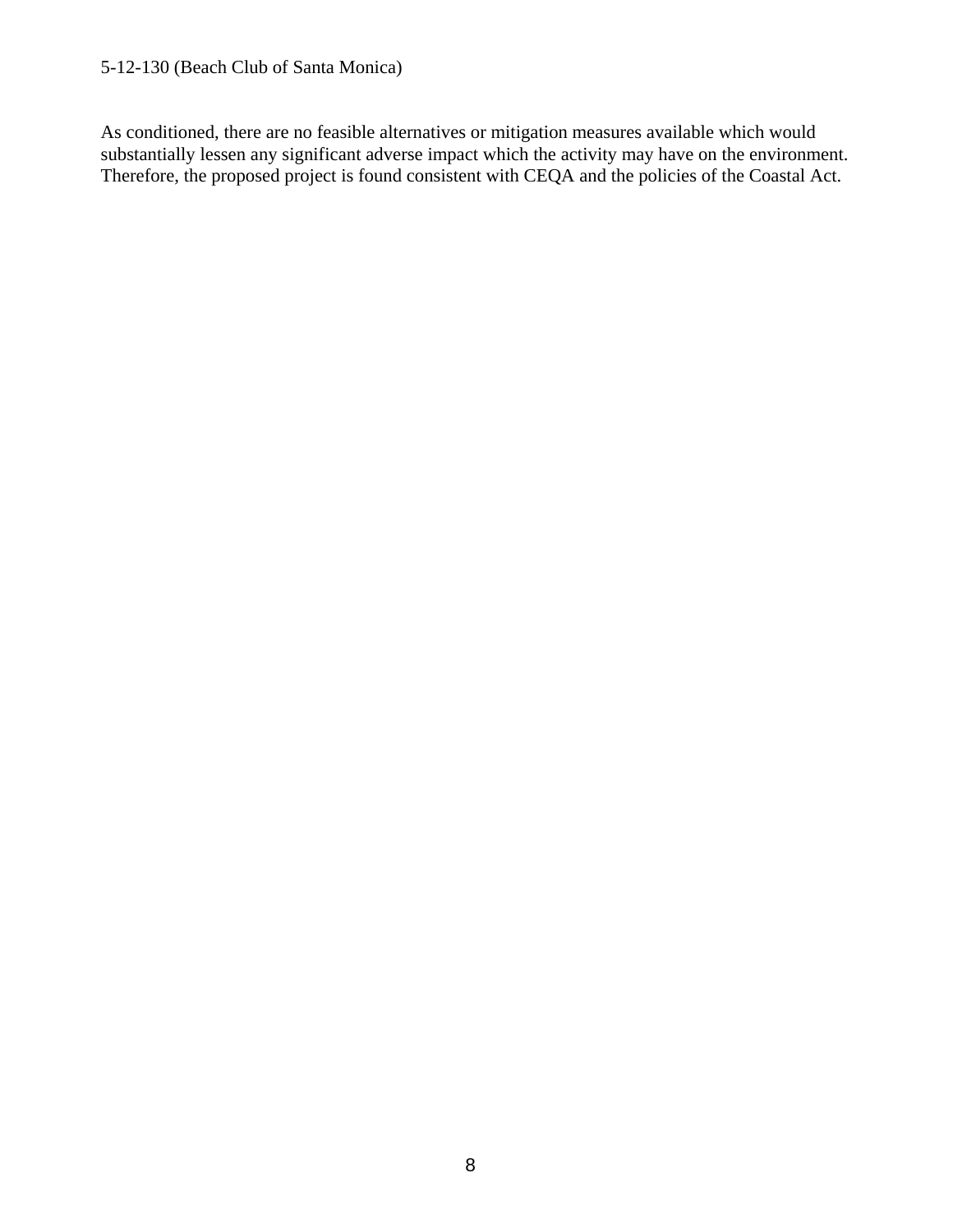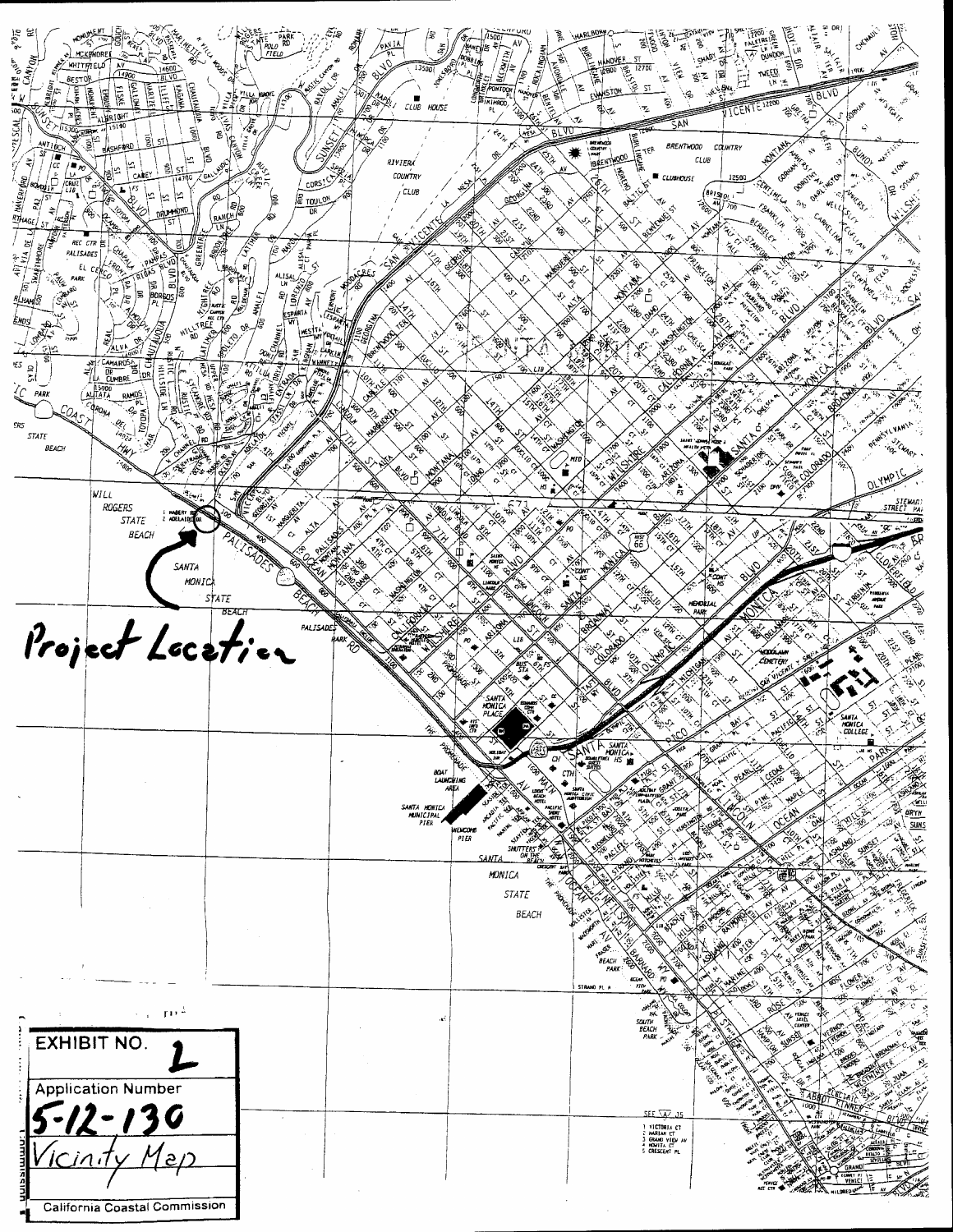

California Coastal Commission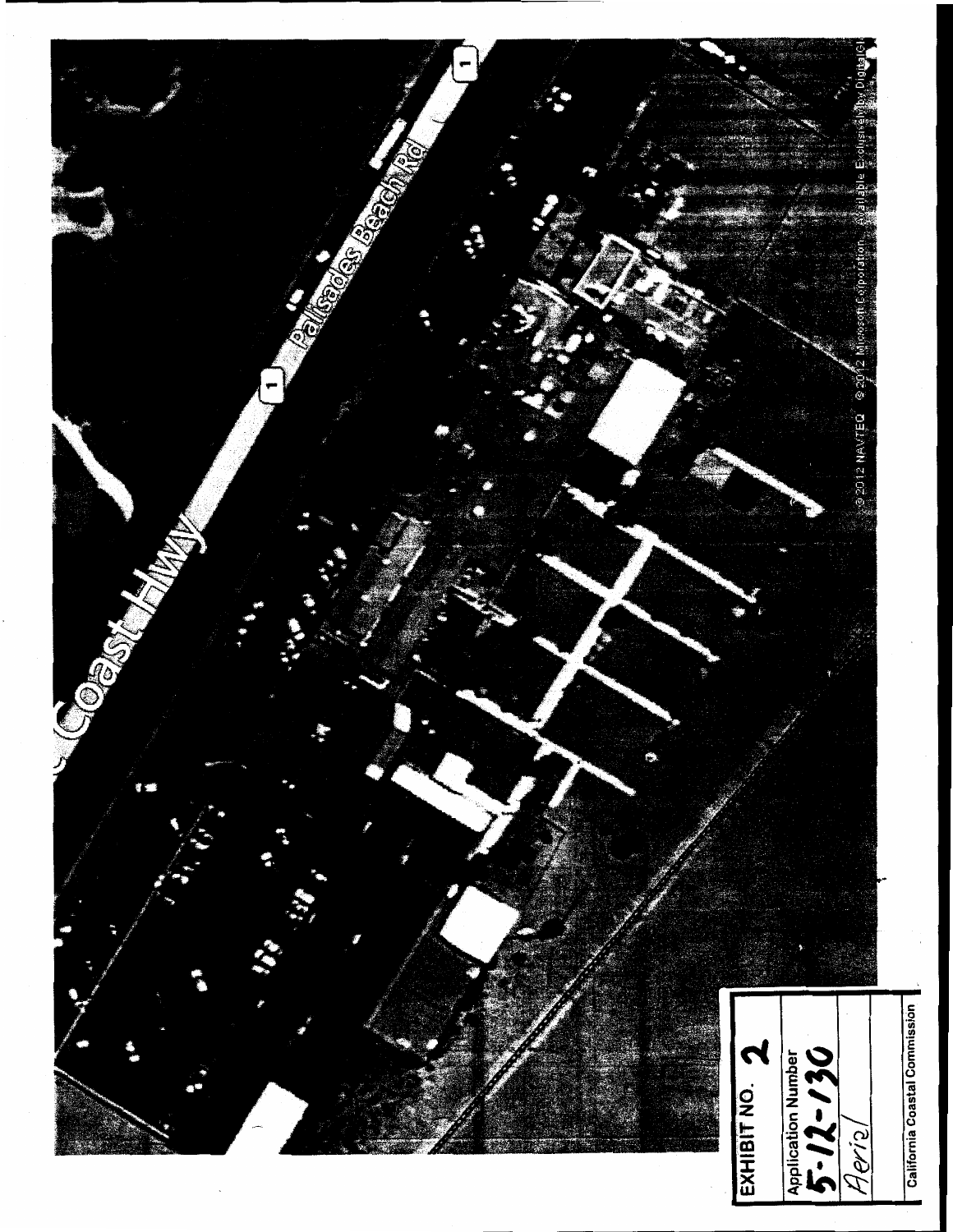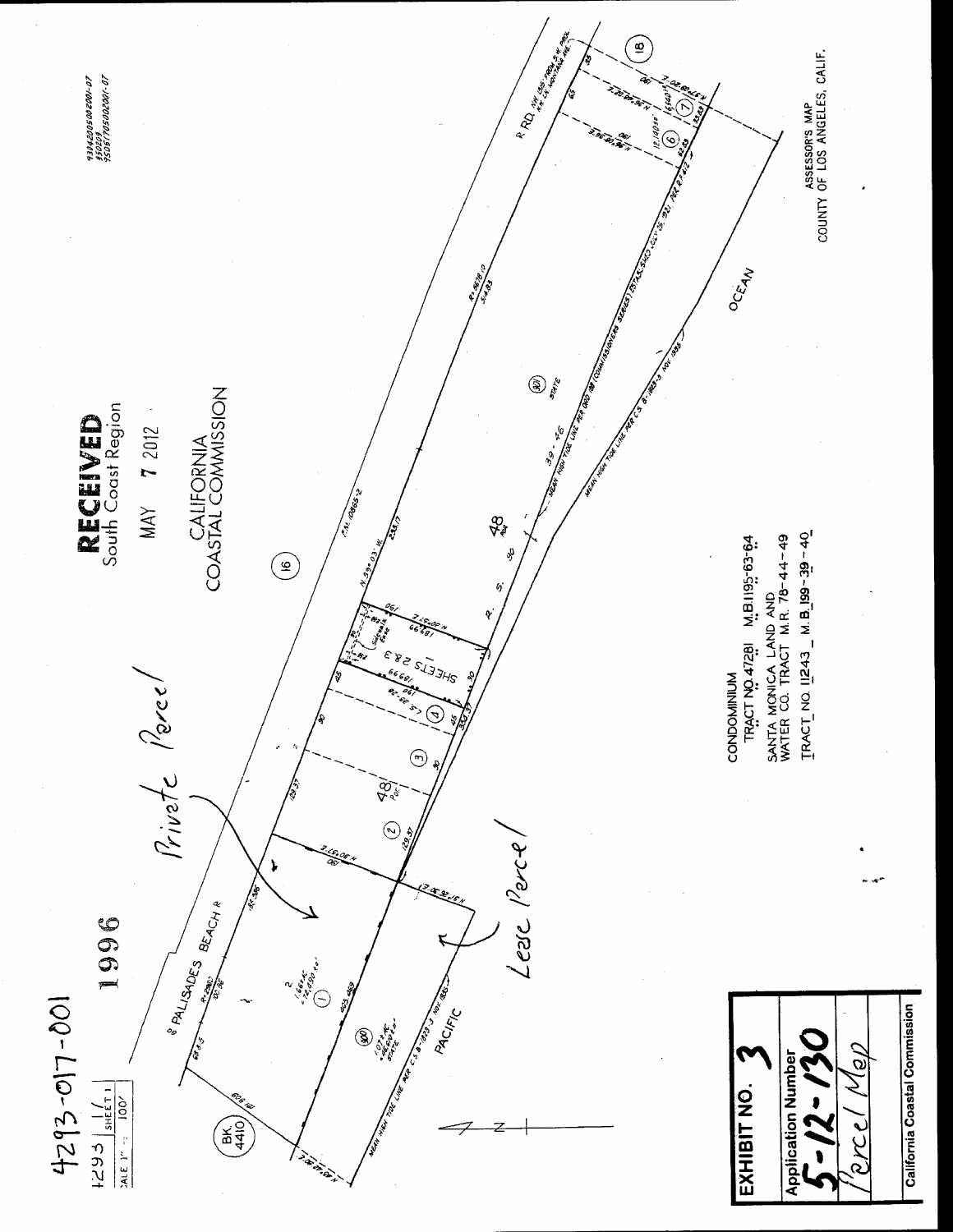



 $\begin{array}{c} \n\mathbf{r} \\
\mathbf{r} \\
\mathbf{r} \\
\mathbf{r} \\
\mathbf{r} \\
\mathbf{r} \\
\mathbf{r} \\
\mathbf{r} \\
\mathbf{r} \\
\mathbf{r} \\
\mathbf{r} \\
\mathbf{r} \\
\mathbf{r} \\
\mathbf{r} \\
\mathbf{r} \\
\mathbf{r} \\
\mathbf{r} \\
\mathbf{r} \\
\mathbf{r} \\
\mathbf{r} \\
\mathbf{r} \\
\mathbf{r} \\
\mathbf{r} \\
\mathbf{r} \\
\mathbf{r} \\
\mathbf{r} \\
\mathbf{r} \\
\mathbf{r} \\
\mathbf{r} \\
\mathbf{r} \\
\$ 

ت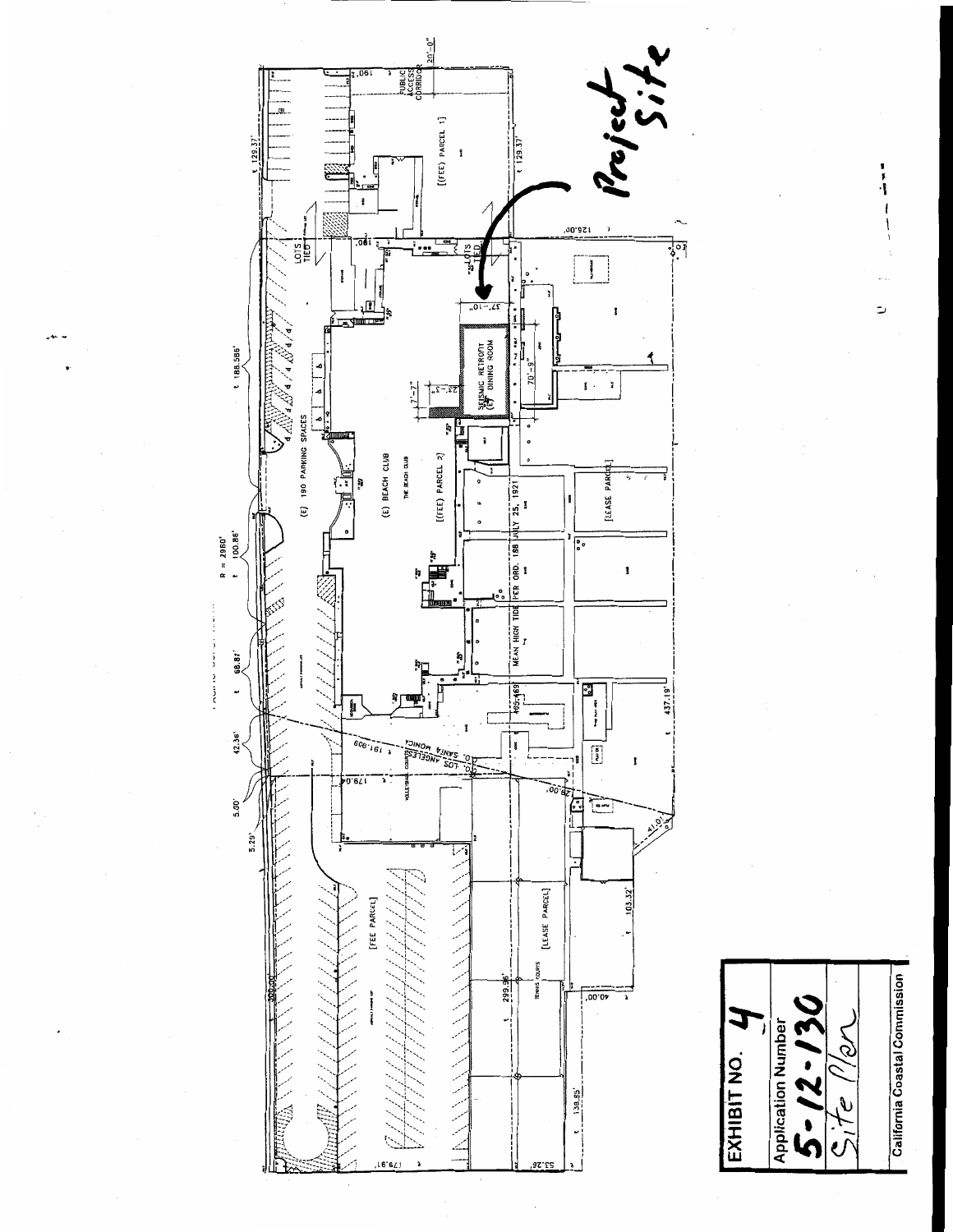

F,

NEW 1:12

╬┑

 $\overline{\bigodot}$ 

 $-25$ 

 $\overrightarrow{G}$ 



 $17 - 5$ 

⊂

Application Numb

EXHIBIT NO.

 $\overline{\oplus}$ 

 $\left( \begin{smallmatrix} \infty & 7 \ 8 & 1 \ 1 & 1 \ 1 & 1 \end{smallmatrix} \right)$ 

 $\overline{\odot}$ 

 $5 - 25$ 

 $\frac{15, -2\frac{3}{2}\sqrt[3]{6}}{20, -11\sqrt[3]{6}}$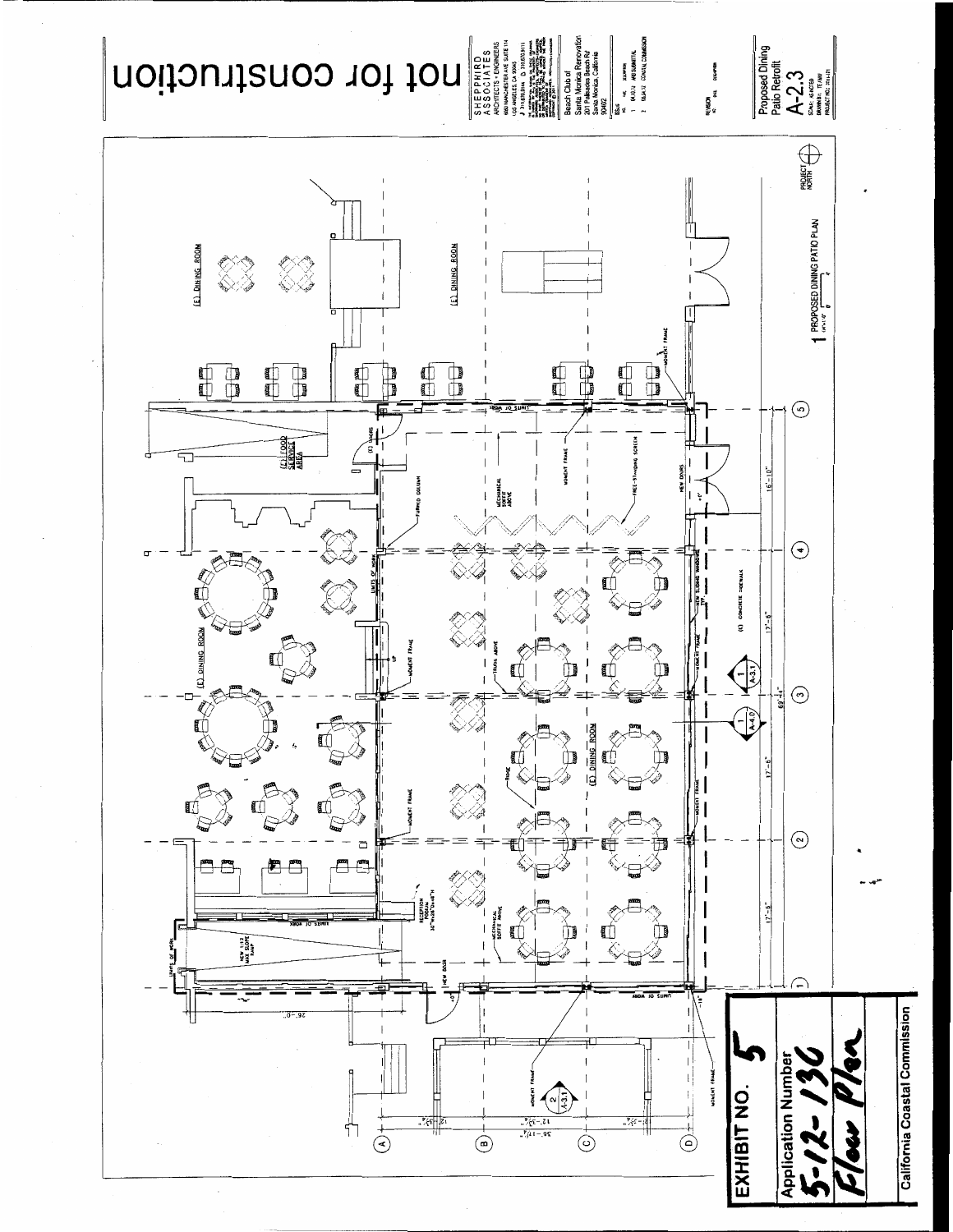



Diving Patio<br>Extender Elevations<br> $\mathsf{A}\text{-}3.1$ <br>sau & aveid<br>sau & aveid<br>massive. Bossin

REVISION<br>No. Mul. Sucernal

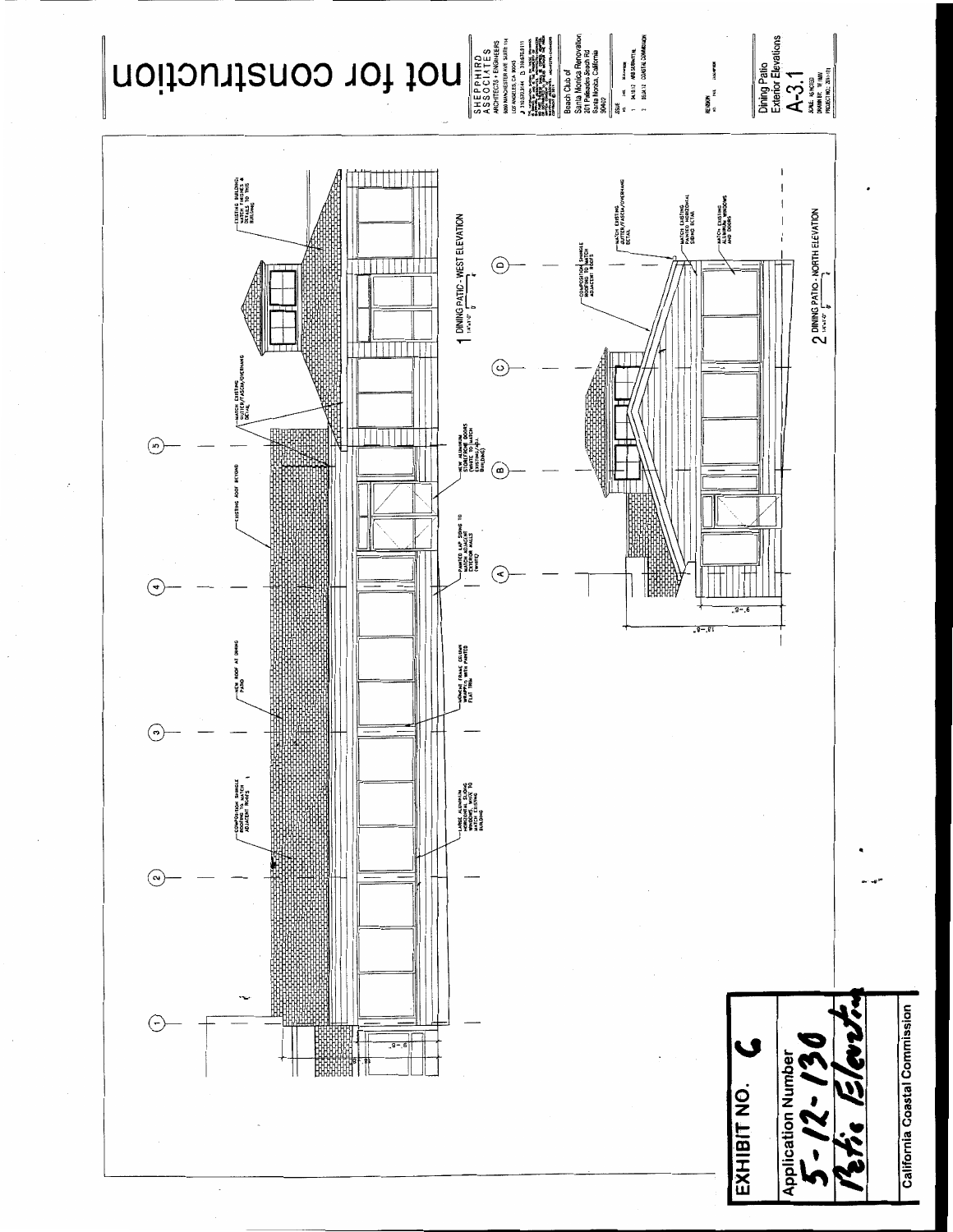

California Coastal Commission